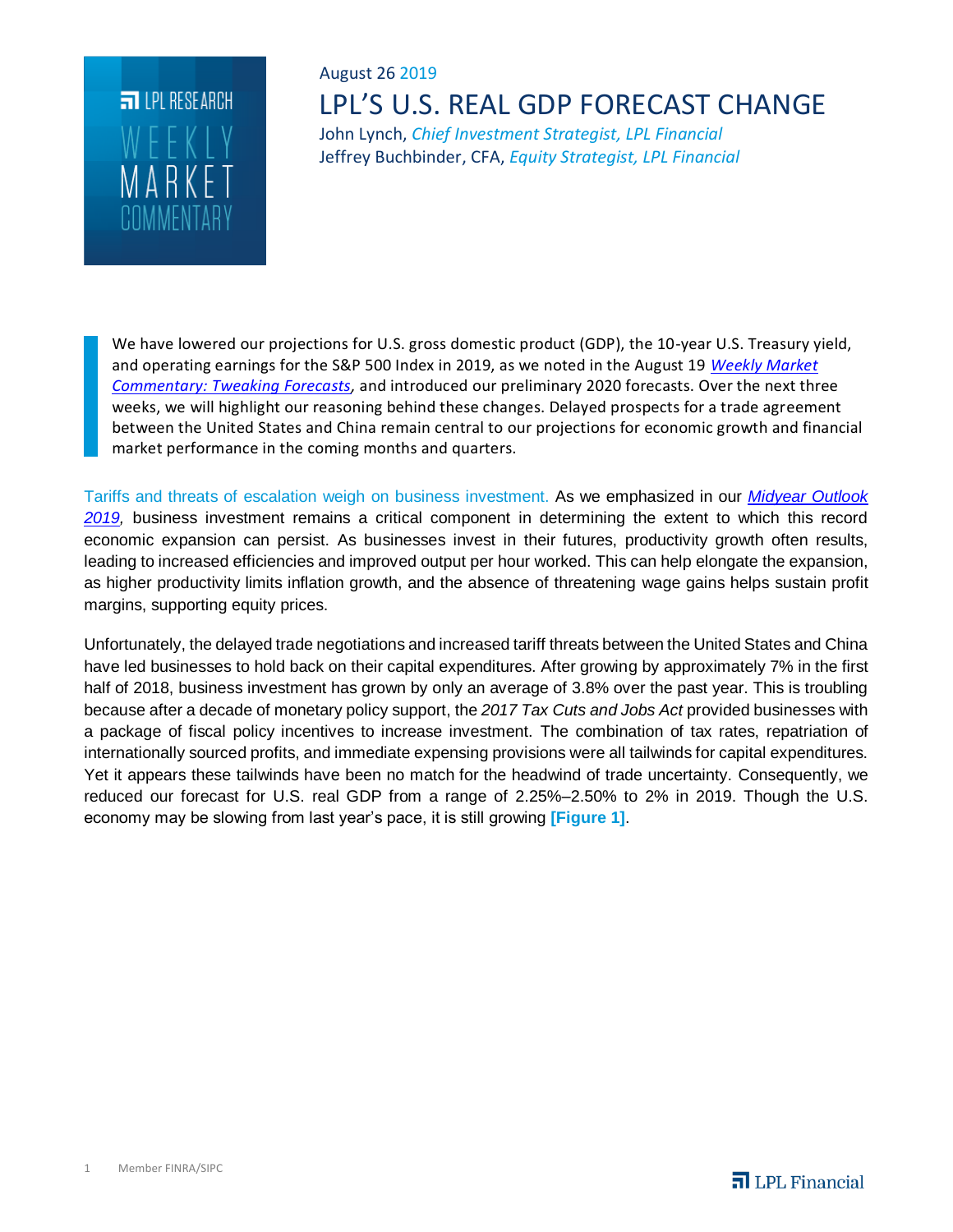# WMC





GDP = Gross Domestic Product. GDP projections are median Bloomberg consensus forecasts. GDP forecasts may not develop as predicted.

## $GDP = C + I + G + X$

While some of you may cringe remembering this formula from Economics 101, we believe it still serves as a powerful reminder for the context and components of U.S. economic activity. Consumption (C), investment (I), government spending (G), and net exports (X), or trade, all factor into the calculation for economic output (GDP). While trade has gained all the headlines recently, it's important to note that net exports account for only approximately 12% of U.S. GDP. The derivative, or add-on effects, of drops in business investment and trade can affect manufacturing, however, which has maintained growth but at a slower rate. Manufacturing may comprise only less than one-fifth of the overall economy, but we would argue that it is responsible for the majority of economic volatility.

Fortunately, the bulwark of the domestic and global economies has been the U.S. consumer. The combination of low unemployment and moderate wage growth has led to strong trends in personal spending, an area that comprises approximately 70% of the economy. Indeed, in the second quarter, personal consumption grew 4.3%, contributing 2.9 percentage points to the overall GDP increase of 2.1%.

### Upcoming Challenges, But No Immediate Recession

The consumer can pull only so much weight, however. Even after the recent tariff reprieve, 25% levies remain in place on roughly \$290 billion of Chinese goods, and 10% tariffs on an additional \$110 billion in goods begin in September. Businesses are absorbing some of these costs while facing uncertainty about future trade actions, including currency. Slower international growth and geopolitical concerns also add to near-term pressure on U.S. output, potentially offsetting renewed monetary policy accommodation. We suspect these trends may persist in the coming quarters, factoring into our preliminary real GDP estimate of 1.75% for 2020.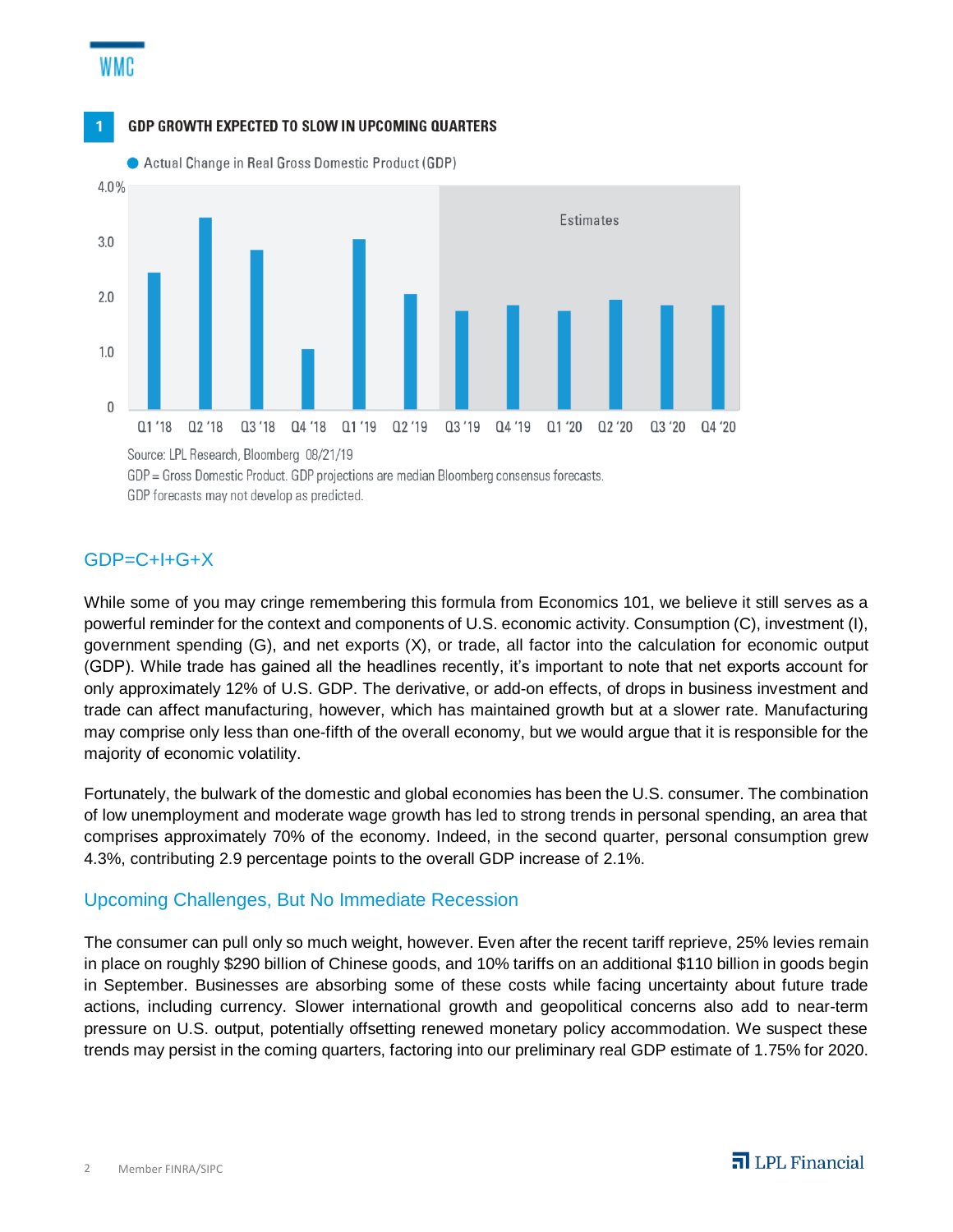

## **CONCLUSION**

We believe the U.S. economy is in much better shape than the rest of the developed world. After a record expansion, demand may be moderating, but we do not see the fundamental justification for recession anytime soon. Solid consumption, high employment, low interest rates, and inflation all factor into our thought process. We view the flattening/inversion of the U.S. Treasury yield curve as more of a reflection of valuation relative to global sovereign bond rates than an indicator of immediate domestic risk. Yet we have to have recession—someday—and we suspect the likeliest cause may prove to be a confluence of global events, including a rancorous U.S. elections campaign season. Indeed, at the end of 2020 and the beginning of 2021, businesses and consumers may simply decide to "sit this one out" and wait to see what happens with the winning administration.

### NEW WEEKLY MARKET PERFORMANCE REPORT

We are pleased to share our new *Weekly Market Performance* report with insights on major asset classes.